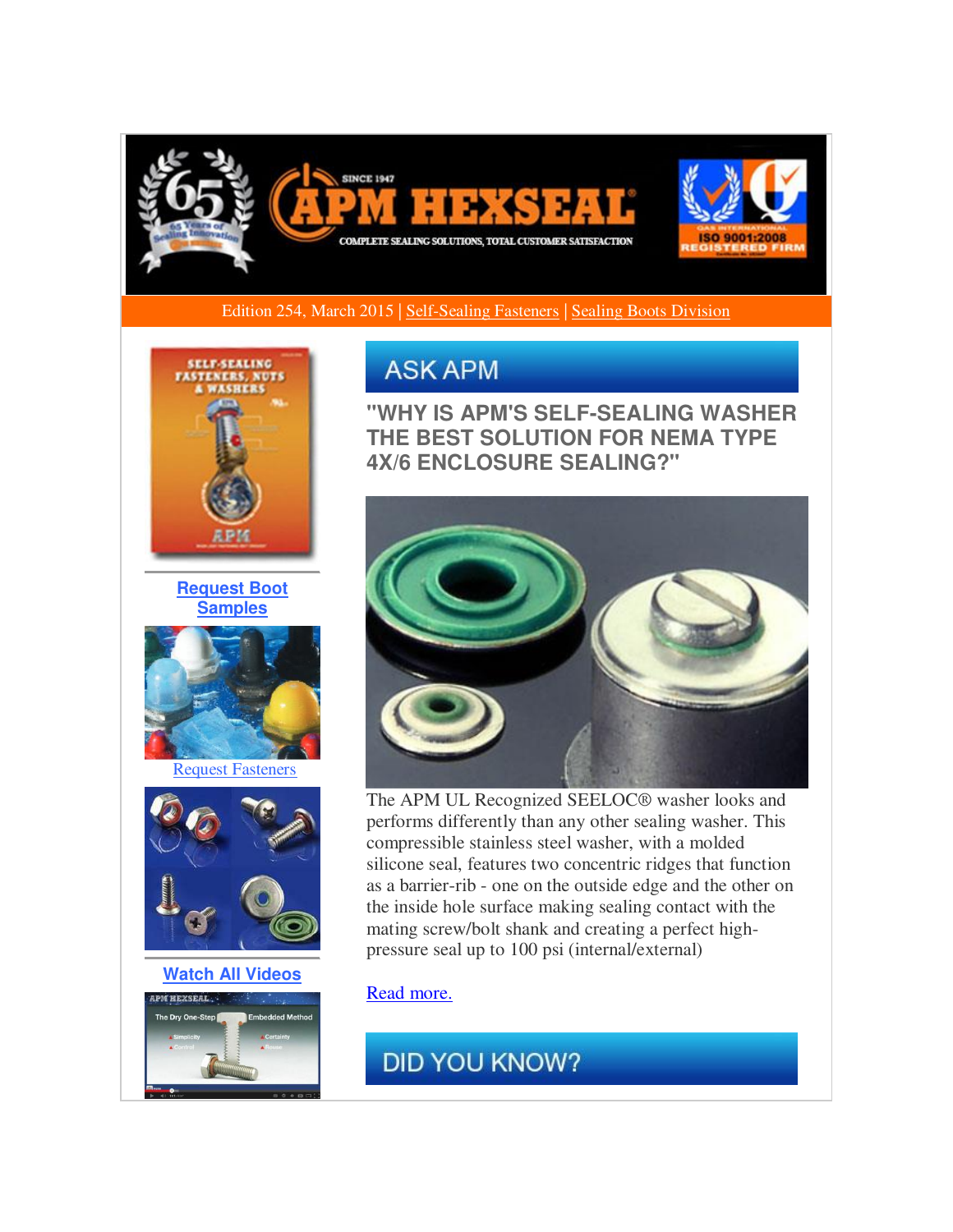

#### [Download Literature](http://r20.rs6.net/tn.jsp?f=001Vqwkbo0k-oVx2eCf080eGTNFDWnIxJTmE1AeFbHj2FKdR9P7ysjQajZy-2B-A0EG3iGQgojgLfM5k-oulhQsealsMMKuGMtMOlS_10CKHU3Z-PxaIZbwl5SY7D5L_KS-gC9hyXv_jZS8fSQznay3osyaCMxrkJmYGA_b4h_jJ7MWC3zAML8hOYCQIW7ZyWnzpCNVgfwPGXP3xwwBEL3ztHnHKUDULkbhxdAgbWlzVDeJC_qo9F4lfBxFXE8_4nK1ZplUOjwcXqSyfiGMMMy-egfGqQ99Rvxo&c=V1BonZltWk5VwW55UkxACeGQvUvLOWEu6X5Ipb_K95LKaJEGbagBlQ==&ch=id1GmjXU3w-AcFev01NoRUXCZaSwWQ7U9S0prcm9kAD5LzppCXrJQg==)





#### **Toll Free:**  800-498-9034

**Email:** [info@apmhexseal.com](mailto:info@apmhexseal.com)





## **APM USES ELEMENTAL SILICONE MADE FROM HIGH-GRADE QUARTZ**



Elemental silicone made from high-grade quartz

APM was one of the [first](http://r20.rs6.net/tn.jsp?f=001Vqwkbo0k-oVx2eCf080eGTNFDWnIxJTmE1AeFbHj2FKdR9P7ysjQandLS1QovkDkiCxr7rr4KToH3QW255RdYIC_P6m2U6Z2LutJ-3VOMIWFbIFY9T8wcvWbW3GAqyJ024AQG8-0fXbY25B8M8KS0sg0OC-fiCzCearsal516lSSlvSBbyjcpgKGqABkWXb1ODdA3oC0dI9mR2IfqOI84kCEKBuMPC6CWs2MXubfCCpWl5BJpTstGmcrNjlMsD5kMsR3FYZzZdgHZ_VWhAkTqFHpcGz20UewFh4orgQr5dR1Rli-kfiVZElVXwduY6H1gUlEEJ5ZM_caJBO-ZyYDkokqr0UmYB8DbVstlBs8BSktS0CbX1pmrQ==&c=V1BonZltWk5VwW55UkxACeGQvUvLOWEu6X5Ipb_K95LKaJEGbagBlQ==&ch=id1GmjXU3w-AcFev01NoRUXCZaSwWQ7U9S0prcm9kAD5LzppCXrJQg==)  [electronics-electrical](http://r20.rs6.net/tn.jsp?f=001Vqwkbo0k-oVx2eCf080eGTNFDWnIxJTmE1AeFbHj2FKdR9P7ysjQandLS1QovkDkiCxr7rr4KToH3QW255RdYIC_P6m2U6Z2LutJ-3VOMIWFbIFY9T8wcvWbW3GAqyJ024AQG8-0fXbY25B8M8KS0sg0OC-fiCzCearsal516lSSlvSBbyjcpgKGqABkWXb1ODdA3oC0dI9mR2IfqOI84kCEKBuMPC6CWs2MXubfCCpWl5BJpTstGmcrNjlMsD5kMsR3FYZzZdgHZ_VWhAkTqFHpcGz20UewFh4orgQr5dR1Rli-kfiVZElVXwduY6H1gUlEEJ5ZM_caJBO-ZyYDkokqr0UmYB8DbVstlBs8BSktS0CbX1pmrQ==&c=V1BonZltWk5VwW55UkxACeGQvUvLOWEu6X5Ipb_K95LKaJEGbagBlQ==&ch=id1GmjXU3w-AcFev01NoRUXCZaSwWQ7U9S0prcm9kAD5LzppCXrJQg==)  [companies in the world](http://r20.rs6.net/tn.jsp?f=001Vqwkbo0k-oVx2eCf080eGTNFDWnIxJTmE1AeFbHj2FKdR9P7ysjQandLS1QovkDkiCxr7rr4KToH3QW255RdYIC_P6m2U6Z2LutJ-3VOMIWFbIFY9T8wcvWbW3GAqyJ024AQG8-0fXbY25B8M8KS0sg0OC-fiCzCearsal516lSSlvSBbyjcpgKGqABkWXb1ODdA3oC0dI9mR2IfqOI84kCEKBuMPC6CWs2MXubfCCpWl5BJpTstGmcrNjlMsD5kMsR3FYZzZdgHZ_VWhAkTqFHpcGz20UewFh4orgQr5dR1Rli-kfiVZElVXwduY6H1gUlEEJ5ZM_caJBO-ZyYDkokqr0UmYB8DbVstlBs8BSktS0CbX1pmrQ==&c=V1BonZltWk5VwW55UkxACeGQvUvLOWEu6X5Ipb_K95LKaJEGbagBlQ==&ch=id1GmjXU3w-AcFev01NoRUXCZaSwWQ7U9S0prcm9kAD5LzppCXrJQg==) to recognize the benefits of silicone polymers for their type of sealing application. APM obtained numerous patents for environmental seals (covers) for toggle,

pushbutton, rocker and rotary style switches and potentiometers; including patents for lever, toggle and pushbutton circuit breaker covers.

Recognizing the need for a transparent cover that also offered natural tactile feel, APM engineers developed their exclusive RUBRGLAS® formulation for see-through applications like breaker actuator status and switch on/off illumination status. APM Hexseal has produced more silicone sealing boots for more customer applications than all competitors combined worldwide, with consistent, uniform quality and performance.

Beware of silicone seals made with fillers and recycled silicone rubber. Our basic building block is high-grade quartz to which catalysts, color pigments and ultra violet resistant chemicals are added and blended. We never add fillers or recycled silicone rubber to our processing formula- an undesirable practice employed by some competitors. Fillers and recycled silicone rubber are

subject to cracking/splitting, de-lamination (between the boot and bonded mounting nut) and leakage. All problems